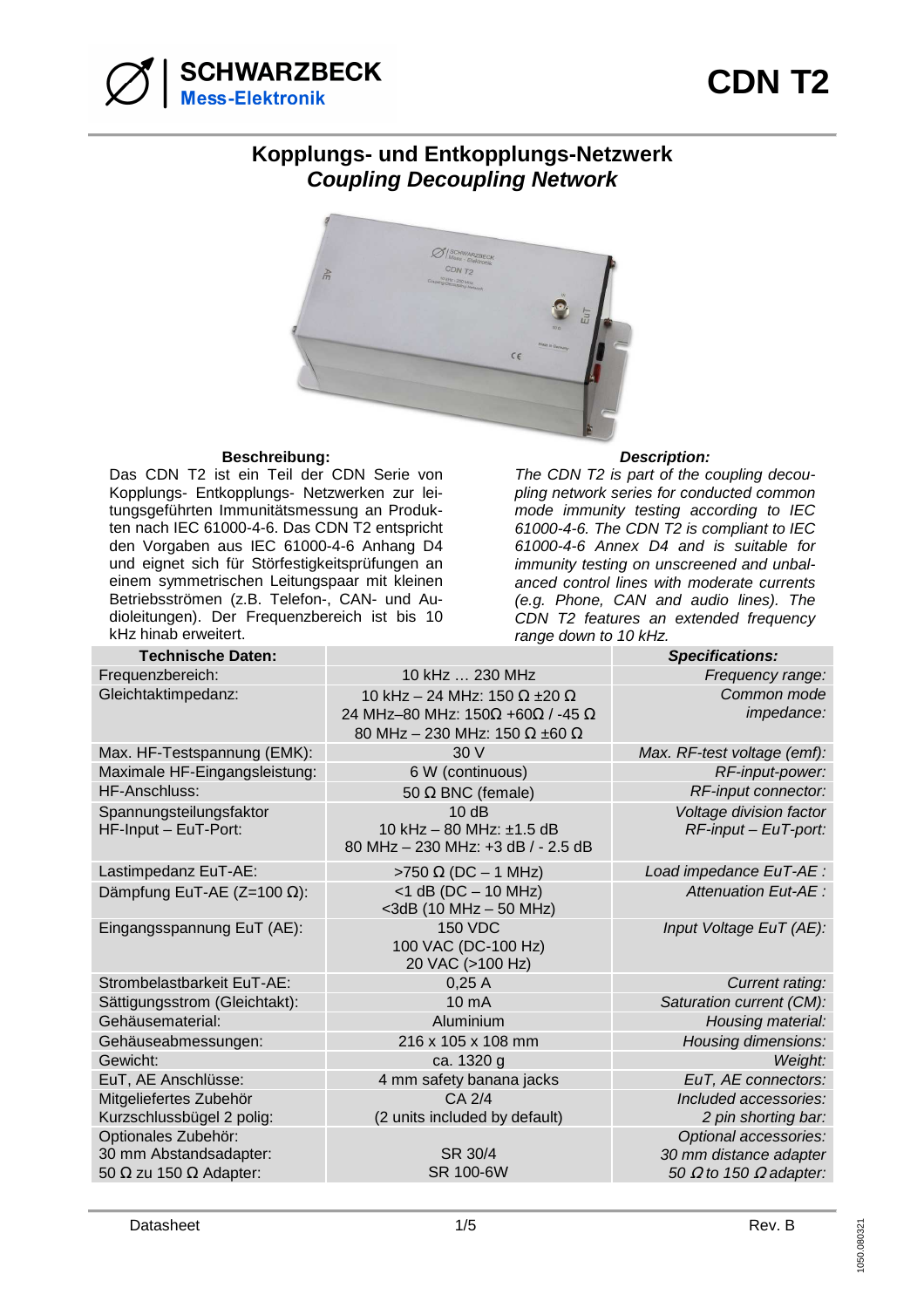

Das CDN T2 ist für Messungen auf einer symmetrischen Leitung vorgesehen. Der Frequenzbereich umfasst 10 kHz bis 230 MHz. Im Bild 7 ist das Prinzipschaltbild gezeigt.

Das CDN T2 erfüllt die Anforderungen der Normen IEC 61000-4-6, IEC 61326 und NAMUR NE 21. Die CDNs werden mit individuellen Prüfprotokollen für die Gleichtaktimpedanz und das Spannungsteilungsmaß ausgeliefert.

Zur Überprüfung oder Kalibrierung des Messaufbaus sind diverse optional erhältliche Zubehörteile verfügbar.

Bei der Messung ist darauf zu achten, dass das CDN in einem abgeschlossenen Stromkreis verwendet wird. Fehler- und Gleichtaktströme magnetisieren das Eisen der verbauten Drosseln und verschlechtern so die HF-Eigenschaften. Es ist darauf zu achten, dass der Gleichtaktstrom 10 mA nicht überschreitet.

Die Erdung zum Messaufbau erfolgt über die leitende Grundplatte des CDNs. Zusätzlich ist auf der AE-Seite ein M4 Schraubanschluss und alternativ eine 4 mm Buchse zur Erdung vorgesehen. Zur Befestigung des CDNs sind vier 6 mm Nuten auf der nicht lackierten Grundplatte vorhanden.

Zur Erhöhung der Betriebssicherheit sind die Anschlüsse als Sicherheitsbuchsen ausgeführt. Es wird empfohlen, für eigene Adapter spezielle 4 mm Sicherheitsstecker zu verwenden. Diese sind optional erhältlich.

The CDN T2 is intended to inject common mode disturbance signals to control lines in the frequency range 150 kHz to 230 MHz. The circuitry is shown in Fig. 7.

All CDNs comply with the requirements of IEC 61000-4-6, IEC 61326 and NAMUR NE21. Each CDN comes with individually measured data and a calibration certificate for common mode impedance and voltage division factor.

A variety of calibration adapters and other accessories is available as an option.

Because of the high permeability cores used inside the CDN it is important to ensure that the current flows through the CDN in both directions. Common mode currents do not cancel out and can drive the cores into saturation, thereby reducing RF performance. The common mode current has to be  $<10$  mA:

The connection to ground can be accomplished using the ground plane of the CDN. Additionally there is a M4 thread located at the AE side to ground as well as a 4 mm socket to connect the device to ground.

To improve the operational safety the connections are carried out as security sockets. We recommend to use special 4 mm security plugs if you plan to design your own adapters. Those connectors can be purchased optionally.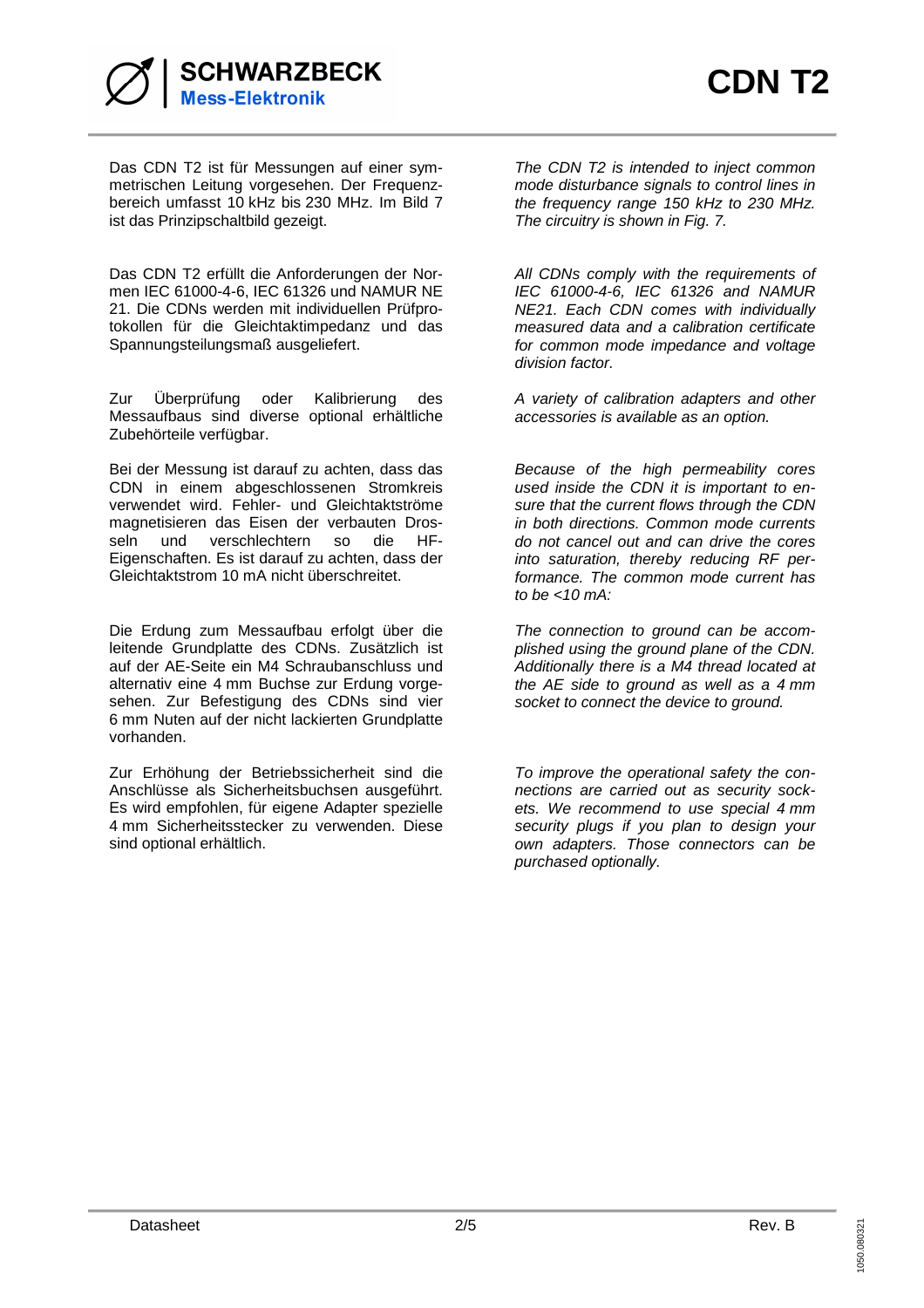

## **CDN T2**



**Bild 2: typischer Spannungsteilerfaktor HF-Buchse zu EuT Fig. 2: typical voltage division factor RF-port to EuT port**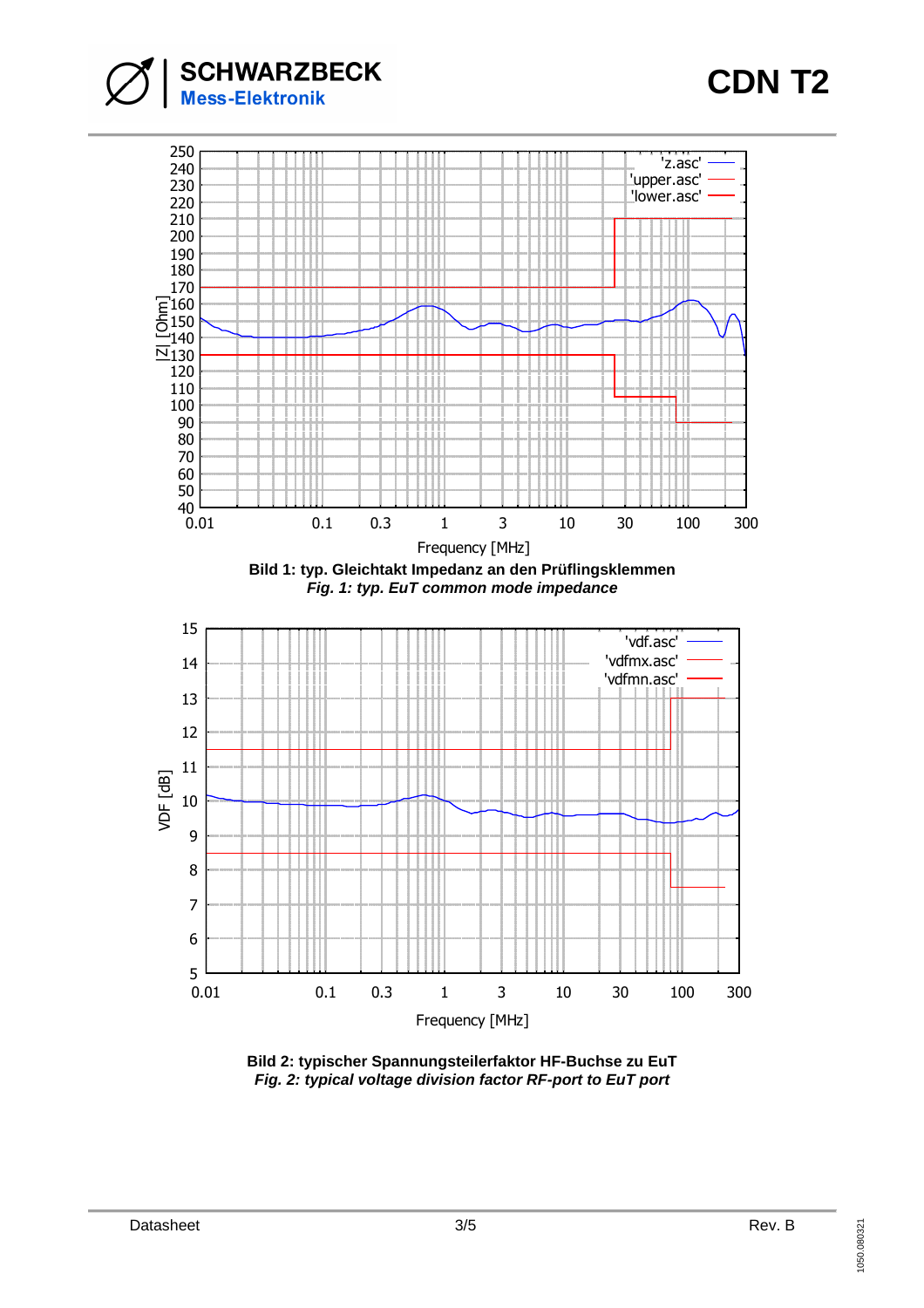





**Fig. 5: typ. transmission AE – EuT(differential)**